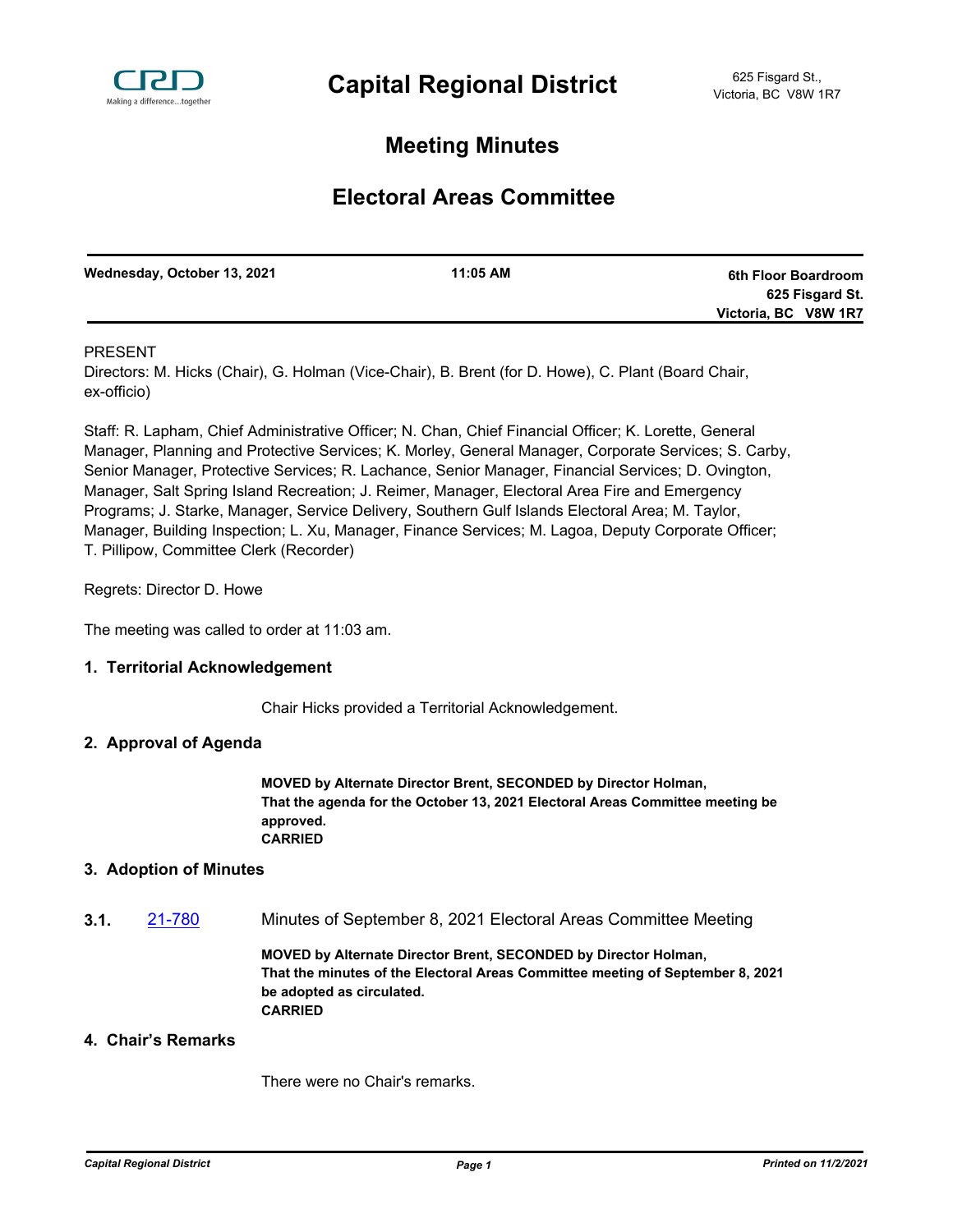### **5. Presentations/Delegations**

There were no presentations or delegations.

### **6. Committee Business**

**6.1.** [21-774](http://crd.ca.legistar.com/gateway.aspx?m=l&id=/matter.aspx?key=8722) 2022 Service Planning - Electoral Areas

Staff spoke to Item 6.1.

Discussion ensued on the following:

- the rise in, and forecast of Freedom of Information requests
- requesting a review of the Freedom of Information regulation and reconsideration of the exemptions for charge of service from the office of the Privacy Commissioner
- a status update of the Connected Coast project

**MOVED by Alternate Director Brent, SECONDED by Director Holman, The Electoral Areas Committee recommends the Committee of the Whole recommend to the Capital Regional District Board: That Appendix A, Community Need Summary - Electoral Areas be approved as presented and form the basis of the 2022-2026 Financial Plan. CARRIED**

**6.2.** [21-651](http://crd.ca.legistar.com/gateway.aspx?m=l&id=/matter.aspx?key=8599) 2022 Preliminary Electoral Area Budget Review

N. Chan spoke to Item 6.2.

Discussion ensued on the following:

- funds set aside for a local community commission on Salt Spring Island
- annual reporting per electoral area on the distribution of building inspection requisitions
- future plans for the recent bequest to the CRD animal control service
- provisions for unforeseen costs due to the transition of the Fire Dispatch system
- the final budget in March will differ from provisional by updating assessment values and folios not available until the new year by BC assessments

**MOVED by Director Holman, SECONDED by Alternate Director Brent, The Electoral Areas Committee recommends to the Capital Regional District Board:**

**1. That the 2022 Electoral Area Services Budgets be given provisional approval as presented, and** 

**2. That the new initiatives identified in Appendix D for January 1, 2022, implementation be approved for expenditure. CARRIED**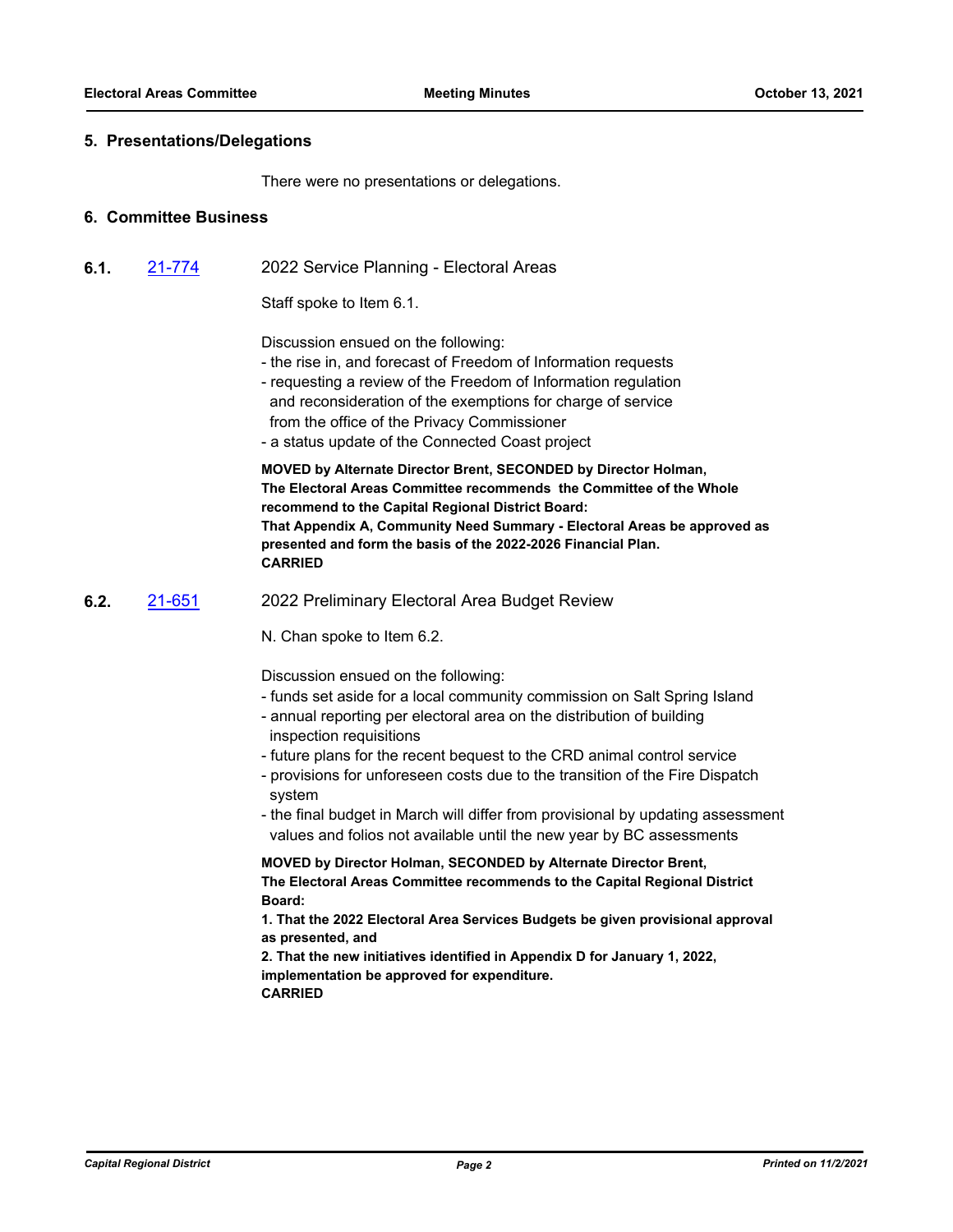**6.3.** [21-652](http://crd.ca.legistar.com/gateway.aspx?m=l&id=/matter.aspx?key=8600) Bylaw No. 4455: Tax Exemption (Permissive) Bylaw, 2021

N. Chan spoke to Item 6.3.

Discussion ensued on BC Assessment's requirements for tax exemptions.

**MOVED by Director Holman, SECONDED by Alternate Director Brent, The Electoral Areas Committee recommends to the Capital Regional District Board: 1. That Bylaw No. 4455, "Tax Exemption (Permissive) Bylaw, 2021" be introduced and read a first, second and third time; 2. That Bylaw No. 4455 be adopted.**

**CARRIED**

**6.4.** [21-693](http://crd.ca.legistar.com/gateway.aspx?m=l&id=/matter.aspx?key=8641) Appointment of Officers

**MOVED by Director Plant, SECONDED by Director Hicks, That the Electoral Areas Committee recommends to the Capital Regional District Board: That for the purpose of Section 233 of the Local Government Act and Section 28(3) of the Offence Act and in accordance with Capital Regional District Bylaw No. 2681, Mark Groulx be appointed as Chief Bylaw Officer. CARRIED**

**6.5.** [21-757](http://crd.ca.legistar.com/gateway.aspx?m=l&id=/matter.aspx?key=8705) Expansion of Willis Point Fire Protection, Emergency Response and Recreation Facilities Local Service Area (Bylaw No. 1951)

> Staff recommended that the motion be amended to replace the wording "referred to the Inspector of Municipalities for approval", with the word "adopted" in bullet three.

**MOVED by Director Hicks, SECONDED by Alternate Director Brent, That The Electoral Areas Committee recommends to the Capital Regional District Board:**

**1. That the attached Certificate of Results of the petition to expand the service area boundary for the Willis Point Fire Protection, Emergency Response and Recreation Service be received;** 

**2. That Bylaw No. 4458, "Willis Point Fire Protection, Emergency Response and Recreation Service Establishment Bylaw No. 1, 1991, Amendment Bylaw No. 5, 2021" be read a first, second, and third time; and**

**3. That Bylaw No. 4458 be adopted.** 

**CARRIED**